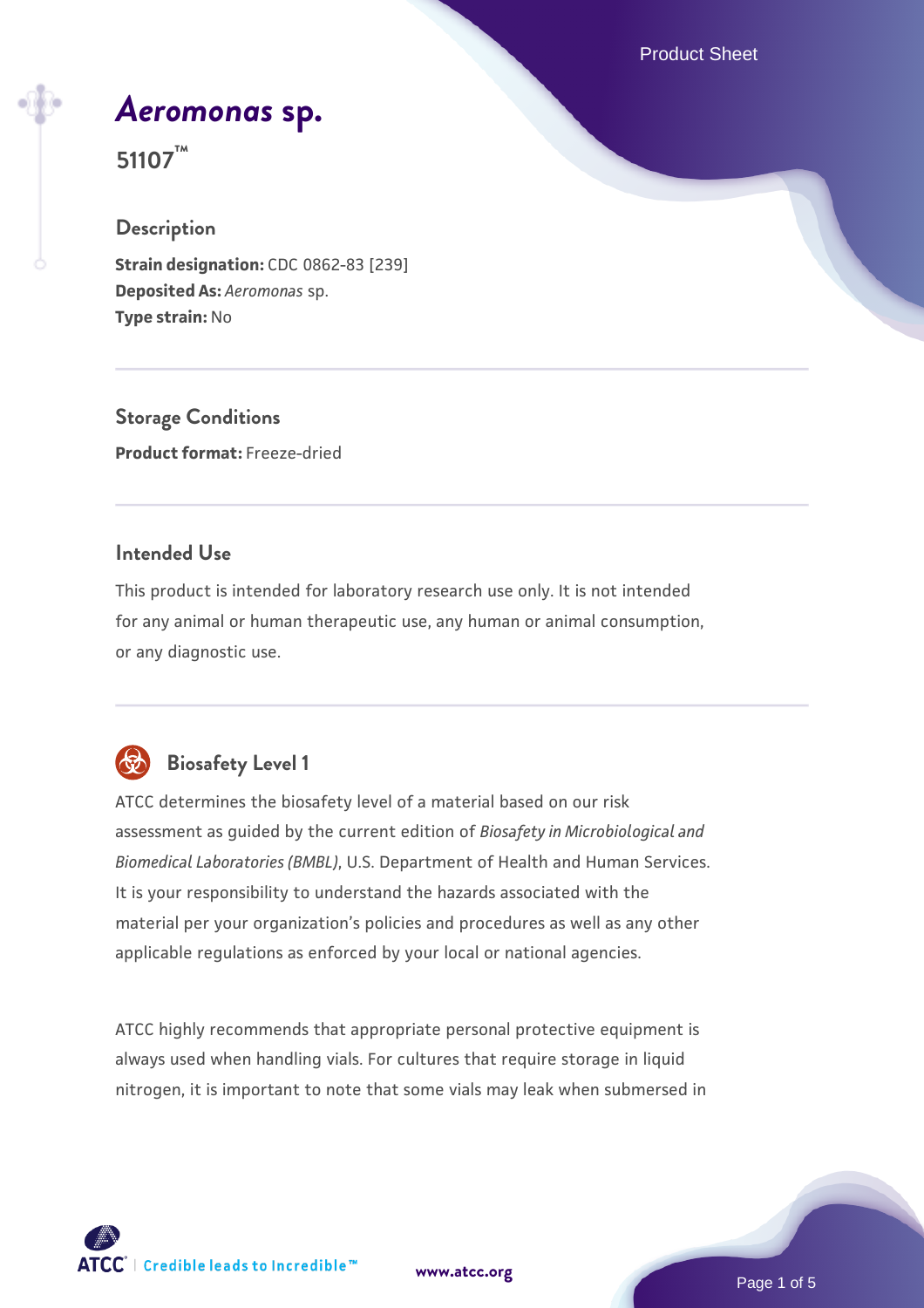liquid nitrogen and will slowly fill with liquid nitrogen. Upon thawing, the conversion of the liquid nitrogen back to its gas phase may result in the vial exploding or blowing off its cap with dangerous force creating flying debris. Unless necessary, ATCC recommends that these cultures be stored in the vapor phase of liquid nitrogen rather than submersed in liquid nitrogen.

## **Certificate of Analysis**

For batch-specific test results, refer to the applicable certificate of analysis that can be found at www.atcc.org.

#### **Growth Conditions**

**Medium:**  [ATCC Medium 18: Trypticase Soy Agar/Broth](https://www.atcc.org/-/media/product-assets/documents/microbial-media-formulations/1/8/atcc-medium-18.pdf?rev=832846e1425841f19fc70569848edae7) **Temperature:** 30°C

## **Handling Procedures**

1. Open vial according to enclosed instructions.

2. Using a single tube of #18 broth (5 to 6 ml), withdraw approximately 0.5 to 1.0 ml with a Pasteur or 1.0 ml pipette. Rehydrate the entire pellet.

3. Aseptically transfer this aliquot back into the broth tube. Mix well.

4. Use several drops of the suspension to inoculate a #18 agar slant and/or plate.

5. Incubate all tubes and plate at 30°C for 24 hours.

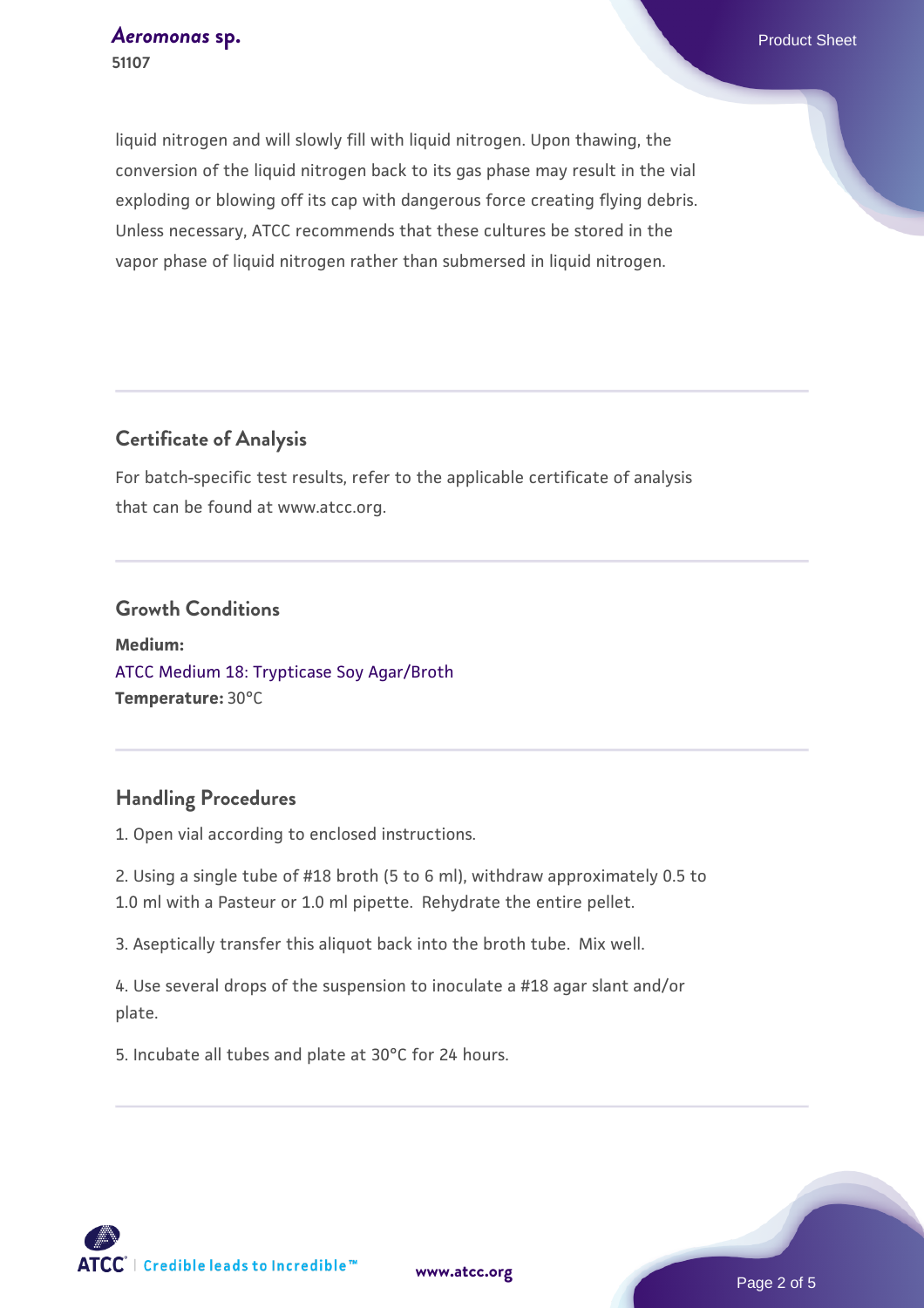#### *[Aeromonas](https://www.atcc.org/products/51107)* **[sp.](https://www.atcc.org/products/51107)** Product Sheet

**51107**

#### **Notes**

Additional information on this culture is available on the ATCC web site at www.atcc.org.

### **Material Citation**

If use of this material results in a scientific publication, please cite the material in the following manner: *Aeromonas* sp. (ATCC 51107)

#### **References**

References and other information relating to this material are available at www.atcc.org.

#### **Warranty**

The product is provided 'AS IS' and the viability of ATCC® products is warranted for 30 days from the date of shipment, provided that the customer has stored and handled the product according to the information included on the product information sheet, website, and Certificate of Analysis. For living cultures, ATCC lists the media formulation and reagents that have been found to be effective for the product. While other unspecified media and reagents may also produce satisfactory results, a change in the ATCC and/or depositor-recommended protocols may affect the recovery, growth, and/or function of the product. If an alternative medium formulation or reagent is used, the ATCC warranty for viability is no longer valid. Except as expressly set forth herein, no other warranties of any kind are provided, express or implied, including, but not limited to, any implied warranties of merchantability, fitness for a particular purpose, manufacture according to cGMP standards, typicality, safety, accuracy, and/or



**[www.atcc.org](http://www.atcc.org)**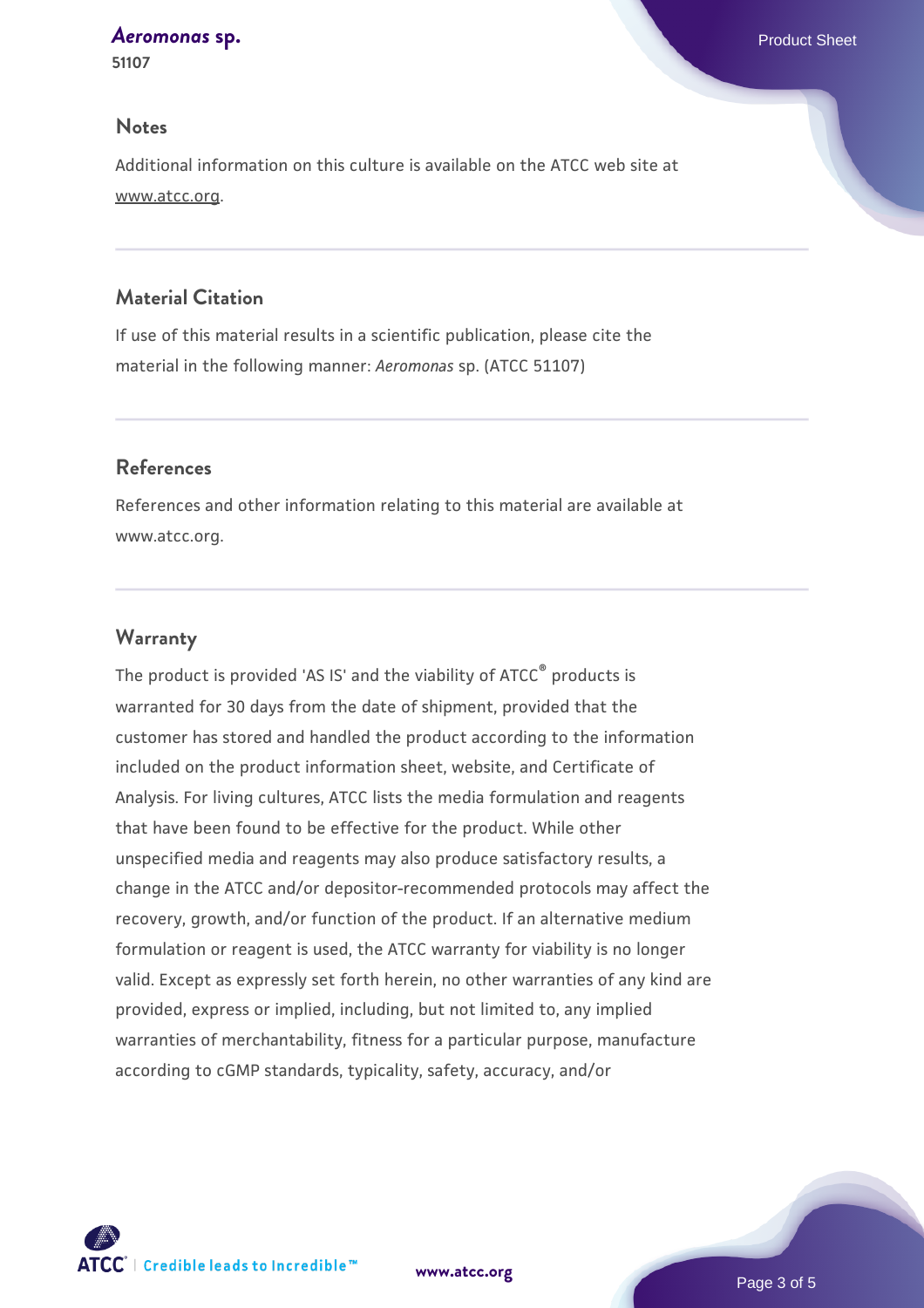#### *[Aeromonas](https://www.atcc.org/products/51107)* **[sp.](https://www.atcc.org/products/51107)** Product Sheet **51107**

noninfringement.

#### **Disclaimers**

This product is intended for laboratory research use only. It is not intended for any animal or human therapeutic use, any human or animal consumption, or any diagnostic use. Any proposed commercial use is prohibited without a license from ATCC.

While ATCC uses reasonable efforts to include accurate and up-to-date information on this product sheet, ATCC makes no warranties or representations as to its accuracy. Citations from scientific literature and patents are provided for informational purposes only. ATCC does not warrant that such information has been confirmed to be accurate or complete and the customer bears the sole responsibility of confirming the accuracy and completeness of any such information.

This product is sent on the condition that the customer is responsible for and assumes all risk and responsibility in connection with the receipt, handling, storage, disposal, and use of the ATCC product including without limitation taking all appropriate safety and handling precautions to minimize health or environmental risk. As a condition of receiving the material, the customer agrees that any activity undertaken with the ATCC product and any progeny or modifications will be conducted in compliance with all applicable laws, regulations, and guidelines. This product is provided 'AS IS' with no representations or warranties whatsoever except as expressly set forth herein and in no event shall ATCC, its parents, subsidiaries, directors, officers, agents, employees, assigns, successors, and affiliates be liable for indirect, special, incidental, or consequential damages of any kind in connection with or arising out of the customer's use of the product. While reasonable effort is made to ensure authenticity and reliability of materials on deposit, ATCC is not liable for damages arising from the misidentification or misrepresentation of such materials.

Please see the material transfer agreement (MTA) for further details regarding the use of this product. The MTA is available at www.atcc.org.



**[www.atcc.org](http://www.atcc.org)**

Page 4 of 5